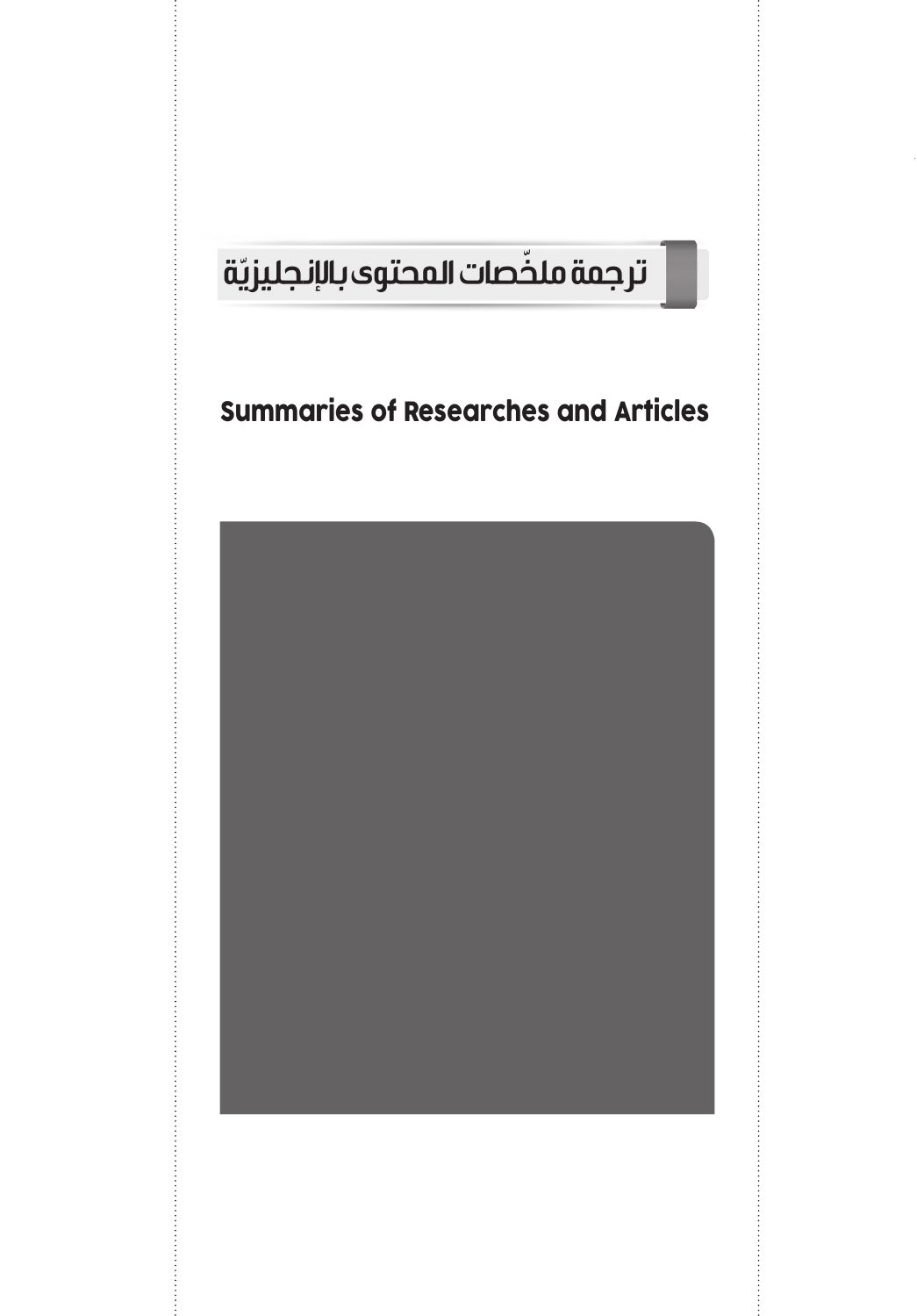the concept of post-colonialism and the debates surrounding it. Omar suggests that studies and research papers in the West have sparked a great number of arguments during the last few decades. They have also often resulted in the accumulation of more illusions and complexities with implications that still reverberate in academic circles and research centers in the Islamic World and the West.

- \* In a study entitled "The Image of Colonial France", the Algerian scholar 'Abd Al-Qader Bo 'Arafah sheds light on the Algerian voyager Hamdan bin Khojah and his activities in western countries, relying on his work which studies the multiple modes of action adopted by French colonialism during the nineteenth century.
- The section Foundational Studies includes a deep outlook by the Islamic philosopher and mystic Ayatollah Abdullah Javadi Amoli on the theory of religious pluralism and its epistemological grounds in Western thought.
- ◆ Under the title "Religious Pluralism and the Multiplicity of Pathways to Salvation", the Lebanese scholar Ghassan Al-As'ad discusses the theory of religious pluralism from an Islamic perspective. He clarifies the theoretical problems of this theory by establishing his foundational outlook based on under al-fiqh (principles of Islamic jurisprudence) and 'ilm al-kalam (the study of Islamic doctrine).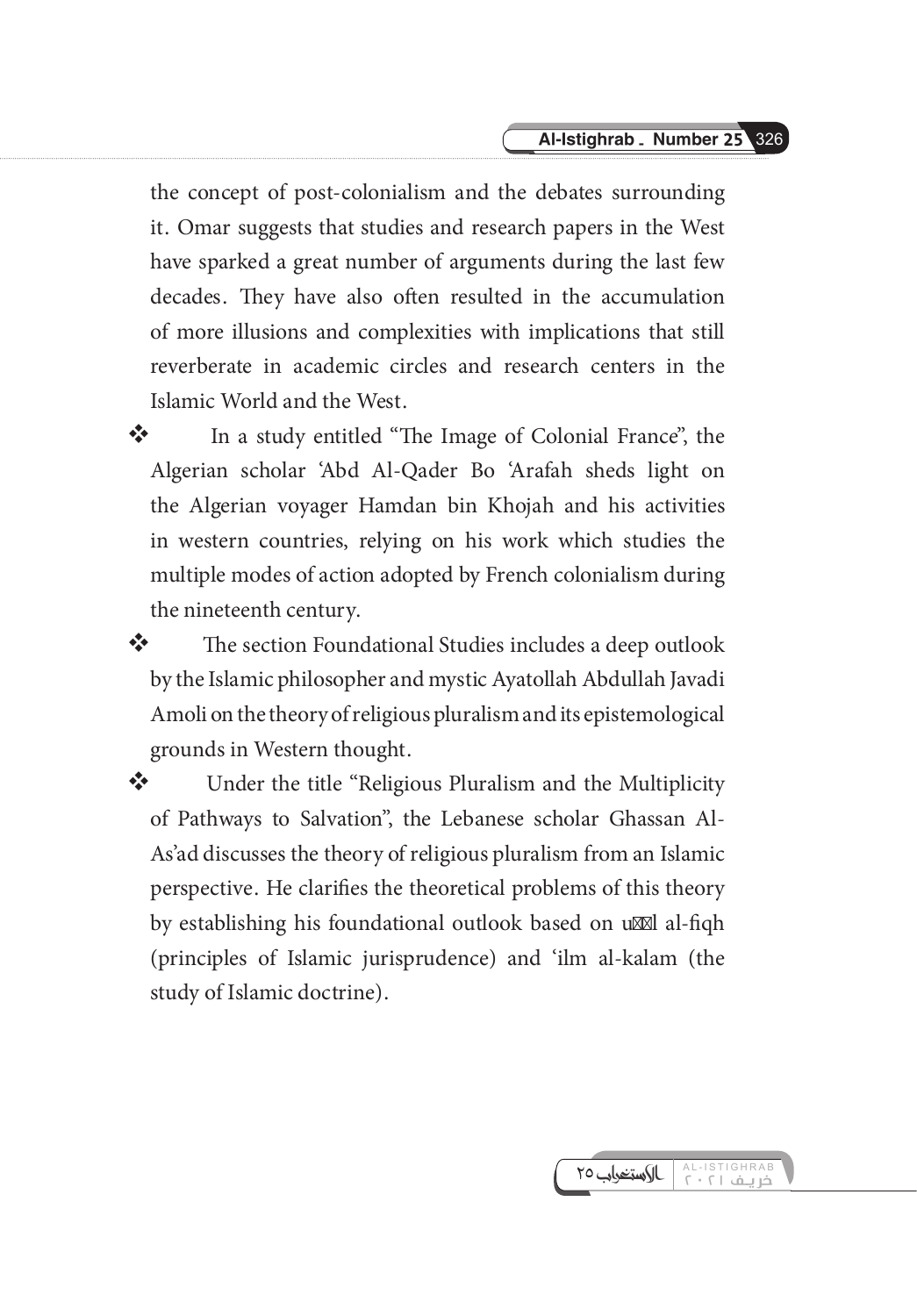## 327 Occidentalism Quarterly, Issue 25

As for the concept of peaceful coexistence, it does not contradict with the genuineness of each religion.

 In the "Shortcomings of Religious Pluralism", the scholar Mohammad Hassan Zaraket addresses the critiques on religious pluralism in Western thought and within some circles in Islamic intellectual communities. In this analytical and critical study of the concept of religious pluralism, Zaraket strives to distinguish between the divine approach which emanates from the oneness of revelation, and between the various approaches arising from human understanding.

**\*** In a recent interview, Professor Muhammad Legenhausen considers that religious pluralism represents a western Christian theory which must not be generalized. This interview addresses the most significant epistemological fallacies which arise from the concept of religious pluralism, especially regarding the transformation of this concept into a general truth relied upon in every discussion between major religions.

**\*** In the section of The Islamic World and the West, and under the title "Misleading Modernism", the Egyptian professor Baha' Darwish examines the ideological and critical system adopted by the Egyptian intellectual 'Abd Al-'Aziz Hammouda and represented in his famous three works: Concave Mirrors, Convex Mirrors, and Out of the Woods which criticize and historically analyze the foundational epistemological problems in western modernism and contemporary modernism.

 Under the title "Post-Colonialism", the Algerian scholar Azraj Omar presents an analytical and critical approach on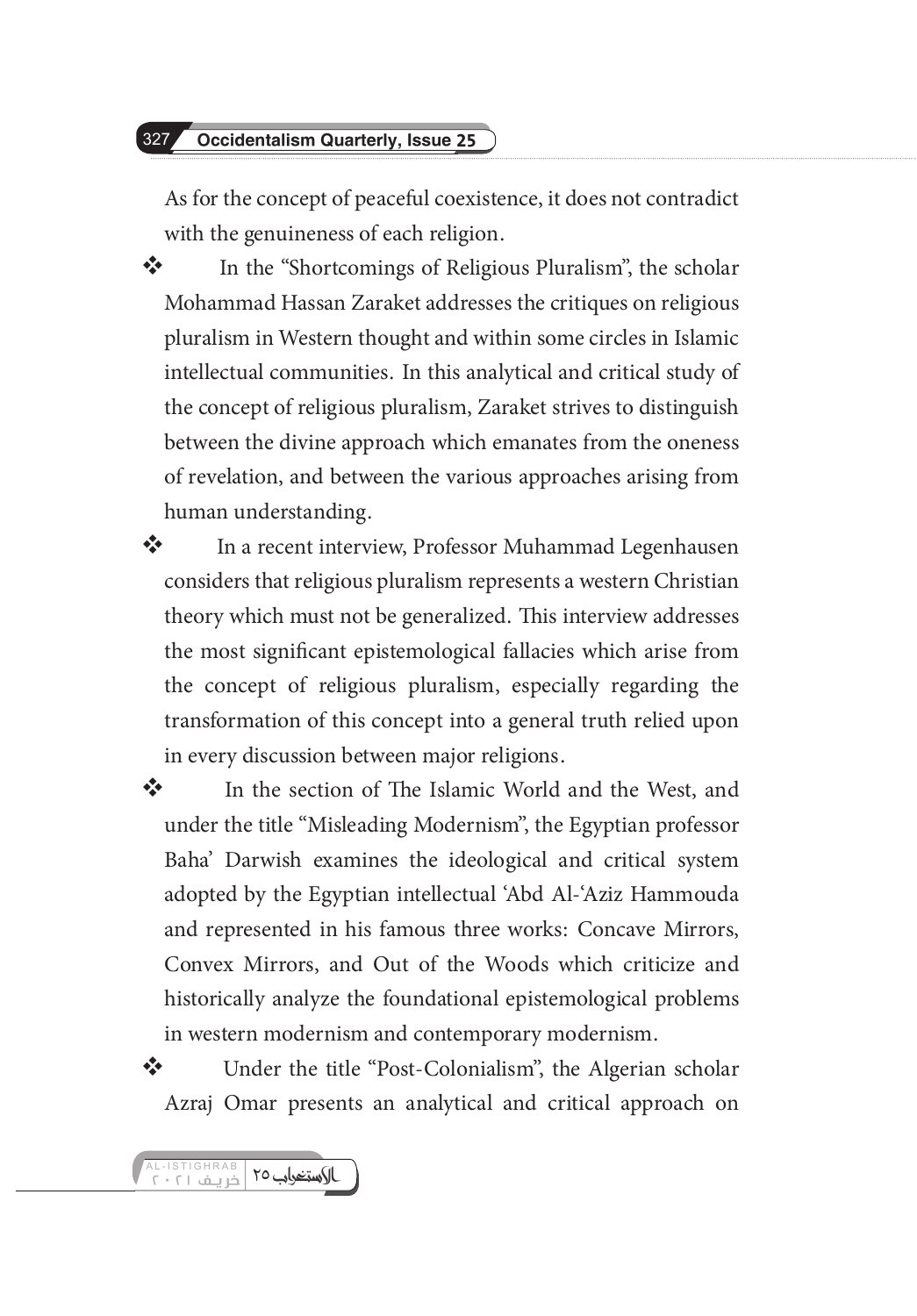the Egyptian researcher Ola Khatib Mohammad demonstrates the amount of shortcomings in the ideological content of religious pluralism. She calls for a critical dismantlement of this content and the presentation of the greatness of Islam which spreads the values of religious tolerance, away from the questionable theory of religious pluralism whose outward appearance still deceives many scholars in Islamic and Arab countries.

 $\mathbf{\hat{\cdot}}$  In his essay "Religious Diversity: The Cognitive Penetrability of Religious Perception", Hamid Vahid considers that the philosophical replies to religious diversity range from the full rejection of the divine reality to claims of religious pluralism. To demonstrate his idea, Vahid relies on William Alston's treatment of the problems which religious diversity seems to pose for the rationality of theistic beliefs.

 Under the title "A Critique of John Hick's Perspective on Religion and Religious Pluralism", the researcher in Islamic thought Mohsen Al-Musawi analytically and critically addresses the view of the British philosopher John Hick on religion and his theory on religious pluralism. In this critique, Al-Musawi relies on Hick's famous book, An Interpretation of Religion, which is considered the main work upon which Hick founded his theory in this field.

 In "Religious Pluralism from a Rational Quranic Perspective", the researcher and academic Hassan Mo'allemi strives to present the theory of religious pluralism from a Quranic perspective. Mo'allemi considers that the presence of a single true religion and the rejection of all other religions is not rationally impossible.